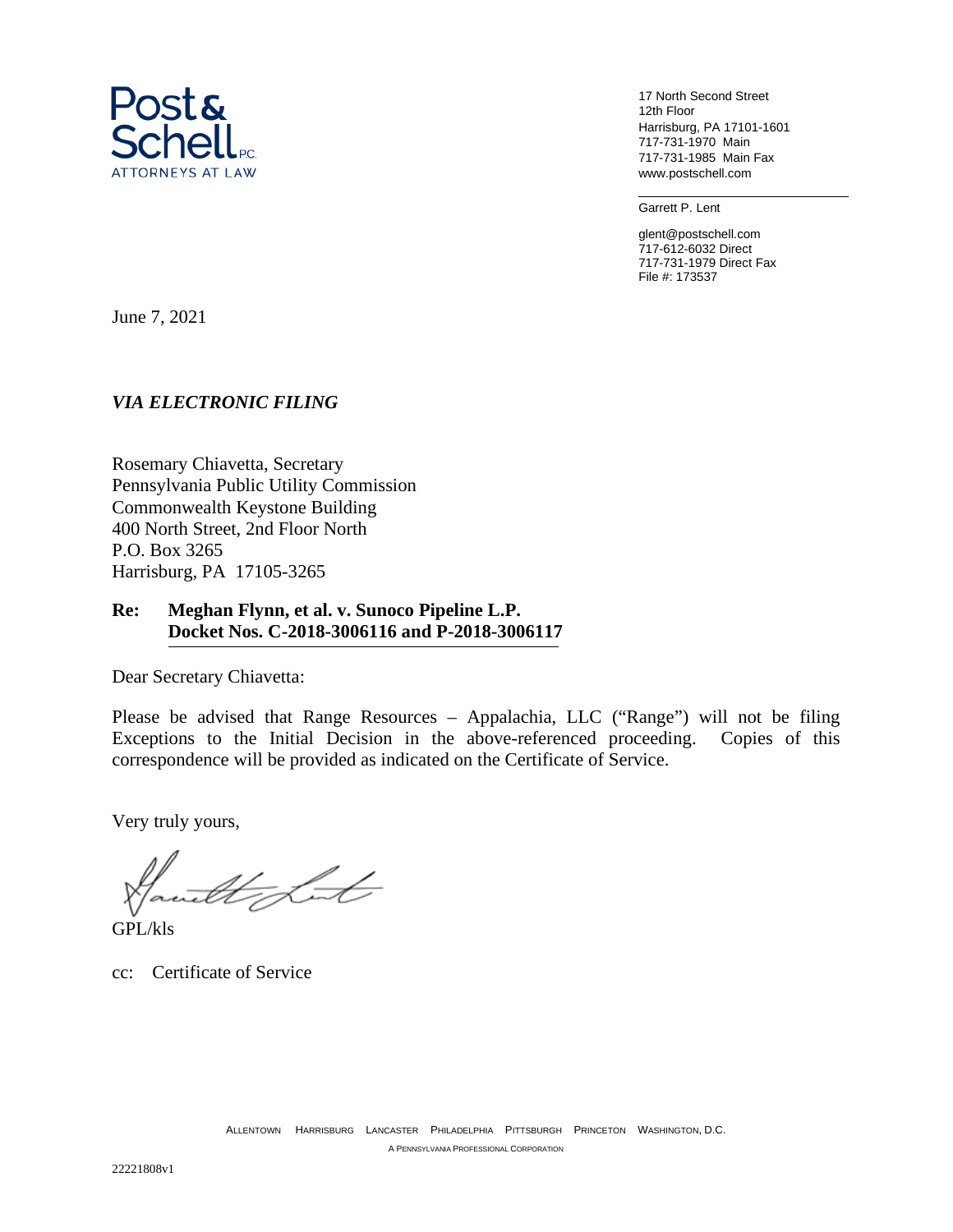## **CERTIFICATE OF SERVICE**

I hereby certify that a true and correct copy of the foregoing has been served upon the following persons, in the manner indicated, in accordance with the requirements of 52 Pa. Code § 1.54 (relating to service by a participant).

## **VIA EMAIL ONLY**

Michael Bomstein, Esquire Pinnola & Bomstein Land Title Building 100 South Broad Street, Suite 705 Philadelphia, PA 19110 *Counsel for Complainants* 

Thomas J. Sniscak, Esquire Kevin J. McKeon, Esquire Whitney E. Snyder, Esquire Hawke McKeon and Sniscak LLP 100 N. Tenth Street Harrisburg, PA 17101 *Counsel for Sunoco Pipeline L.P.* 

Rich Raiders, Esquire Raiders Law 321 East Main Street Annville, PA 17003 *Counsel for Andover Homeowners' Association, Inc.*

Vincent M. Pompo, Esquire Alex J. Baumler, Esquire Lamb McErlane, PC 24 East Market Street Box 565 West Chester, PA 19381-0565 *Counsel for Intervenor West Whiteland Twp.*

James R. Flandreau, Esquire Paul, Flandreau & Berger, LLP 320 West Front Street Media, PA 19063 *Counsel for Intervenor Middletown Township* Diana A. Silva, Esquire Robert D. Fox, Esquire Neil S. Witkes, Esquire Manko Gold Katcher & Fox LLP 401 City Ave, Suite 901 Bala Cynwyd, PA 19004 *Counsel for Sunoco Pipeline L.P.* 

Joel L. Frank, Esquire

Guy A. Donatelli, Esquire Alex J. Baumler, Esquire Lamb McErlane, P.C. 24 East Market Street P.O. Box 565 West Chester, PA 19381 *Counsel for Intervenor Downingtown Area School District, Intervenor Rose Tree Media School District, and Intervenor Senator Thomas H. Killion*

Margaret A. Morris, Esquire Reger Rizzo & Darnall LLP Cira Centre, 13th Floor 2929 Arch Street Philadelphia, PA 19104 *Counsel for Intervenors East Goshen Twp., and the County of Chester* 

James J. Byrne, Esquire McNichol Byrne & Matlawski PC 1223 North Providence Road Media, PA 19063 *Counsel for Intervenor Thornbury Township*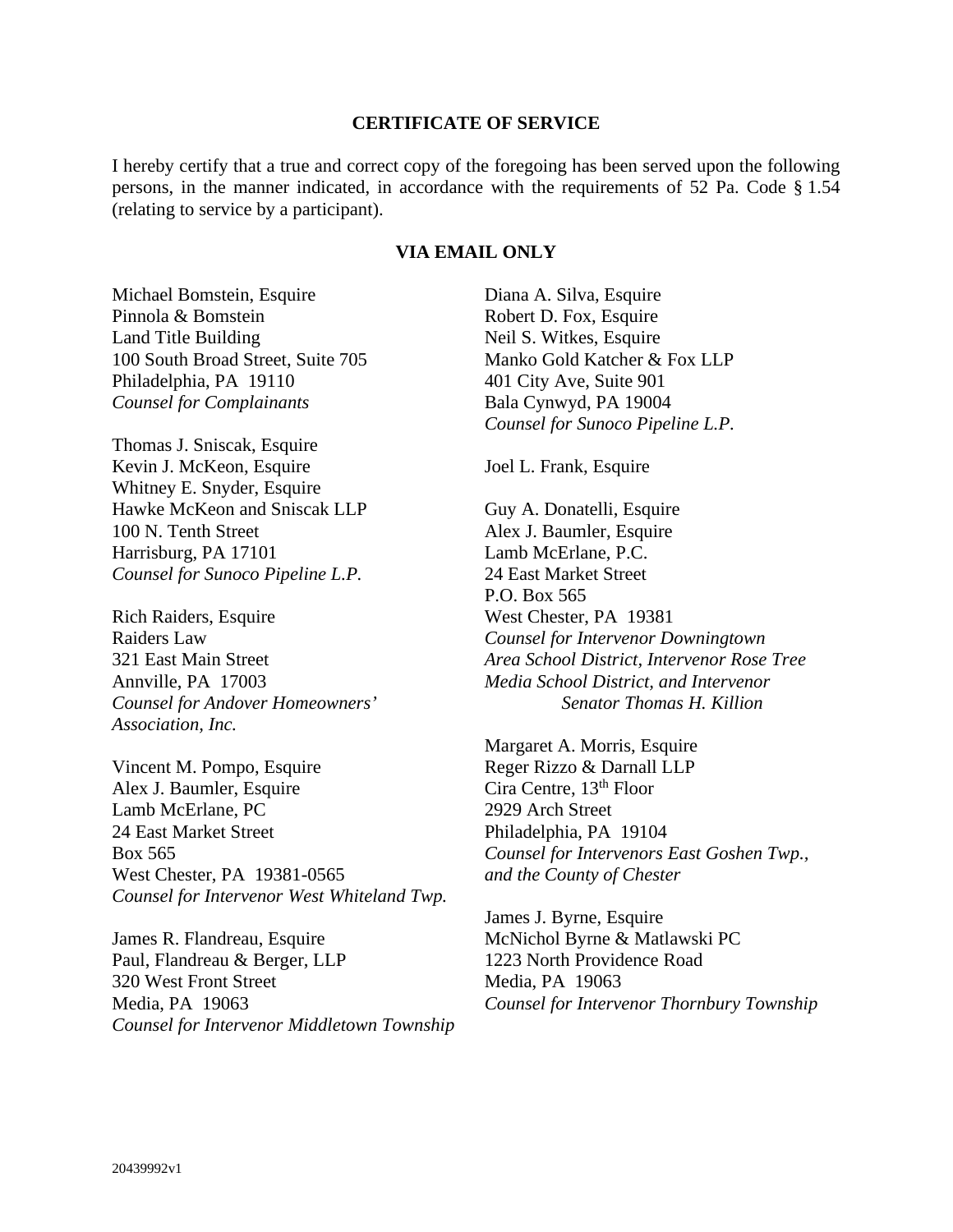Michael P. Pierce, Esquire Pierce & Hughes, P.C. 17 Veterans Square P.O. Box 604 Media, PA 19063 *Counsel for Intervenor Edgmont Township*

Mark L. Freed, Esquire Curtin & Heefner, LLP 2005 South Easton Road, Suite 100 Doylestown, PA 18901 *Counsel for Intervenor Uwchlan Township*

Leah Rotenberg, Esquire Mays, Connard & Rotenberg, LLP 1235 Penn Avenue, Suite 202 Wyomissing, PA 19610 *Counsel for Intervenor Twin Valley School District*

Thomas Casey 1113 Windsor Drive West Chester, PA 19380 *Pro Se Intervenor*

Josh Maxwell Mayor of Downingtown 4 West Lancaster Avenue Downingtown, PA 19335 *Pro Se Intervenor*

Rebecca Britton 211 Andover Drive Exton, PA 19341 *Pro Se Complainant* James C. Dalton, Esquire Daniel LePera, Esquire Unruh, Turner, Burke & Frees, P.C. P.O. Box 515 West Chester, PA 19381-0515 *Counsel for Intervenor West Chester Area School District, Chester County, PA*

Michael L. Swindler, Deputy Chief Prosecutor Stephanie M. Wimer, Senior Prosecutor PUC-Bureau of Investigation & Enforcement P.O. Box 3265 Harrisburg, PA 17105-3265 *Counsel for Intervenor I&E*

Michael Maddren, Esquire Office of the Solicitor County of Delaware Government Center Building 201 West Front Street Media, PA 19063 *Counsel for Intervenor Delaware County*

Patricia S. Biswanger, Esquire 217 North Monroe Street Media, PA 19073 *Counsel for Intervenor Delaware County* 

Virginia Marcielle-Kerslake 103 Shoen Road Exton, PA 19341 *Pro Se Intervenor*